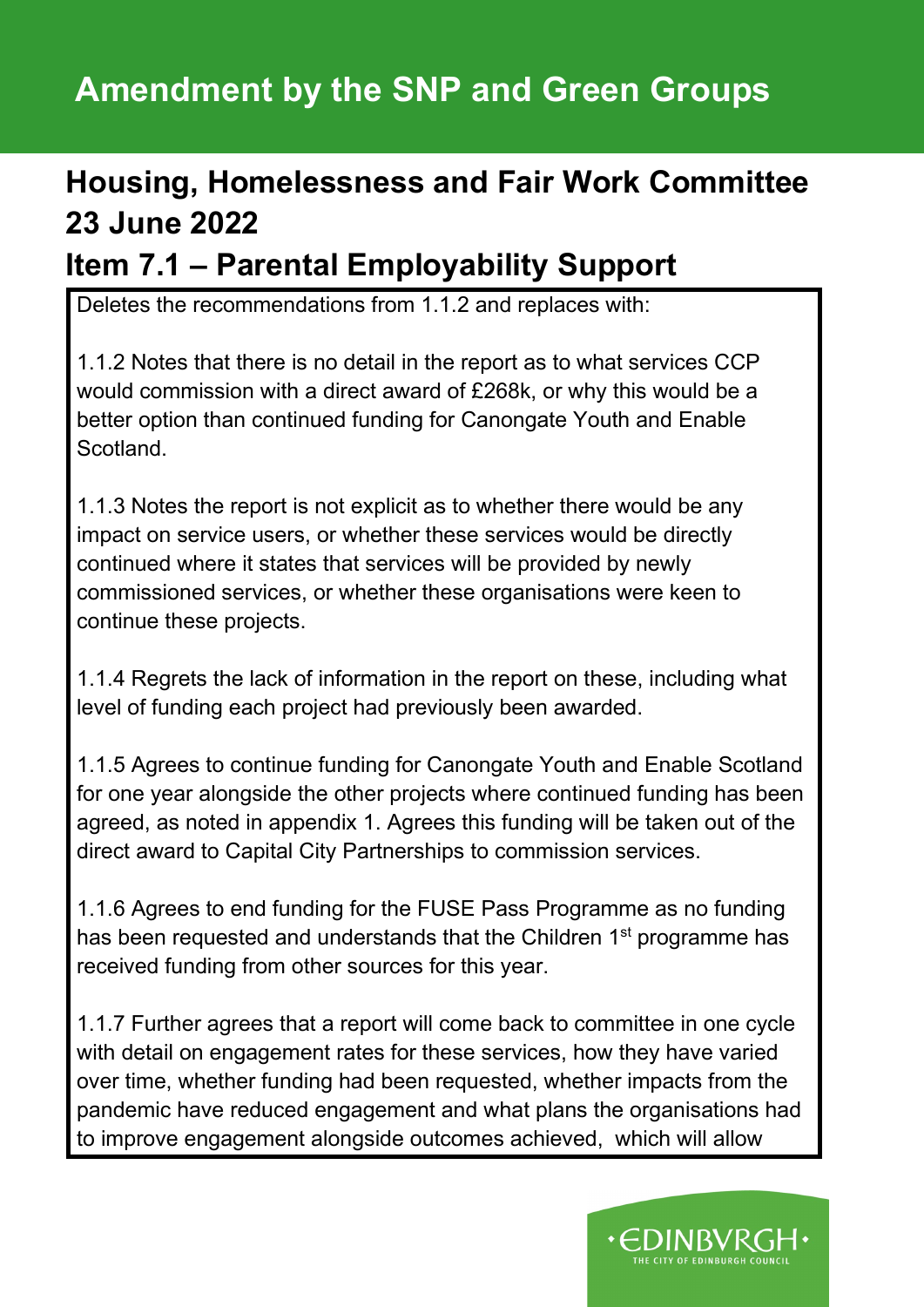committee to take an informed decision on whether these services should be awarded the full three year funding.

1.1.8 Approve the proposal to recruit a team of key workers to develop an employability service to further support parents and to ensure local implementation of the Scottish Government's plans to implement the "BestStart, Bright Futures" delivery plan to alleviate child poverty;

1.1.9 Approve the development and delivery of a childminder training programme;

1.1.10 Approve the direct award of the remainder of the funding, once the awards to Canongate Youth and Enable Scotland have been reinstated, to Capital City Partnership (CCP), as part of their Service Level Agreement (SLA) with City of Edinburgh Council, to commission a Disabled PES programme of services;

1.1.11 Agrees that the criteria for these awards, and the outcomes will be reported in detail in the CCP annual report;

1.1.12 Agrees that these awards will be made with priority given to organisations based in, and delivering services within, areas of SIMD 1-5; and

1.1.13 Notes the work currently being undertaken by consultants Ekosgen to review the Affordable Childcare for Working Parents Service.

**Moved by: Councillor Kate Campbell Seconded by: Councillor Susan Rae**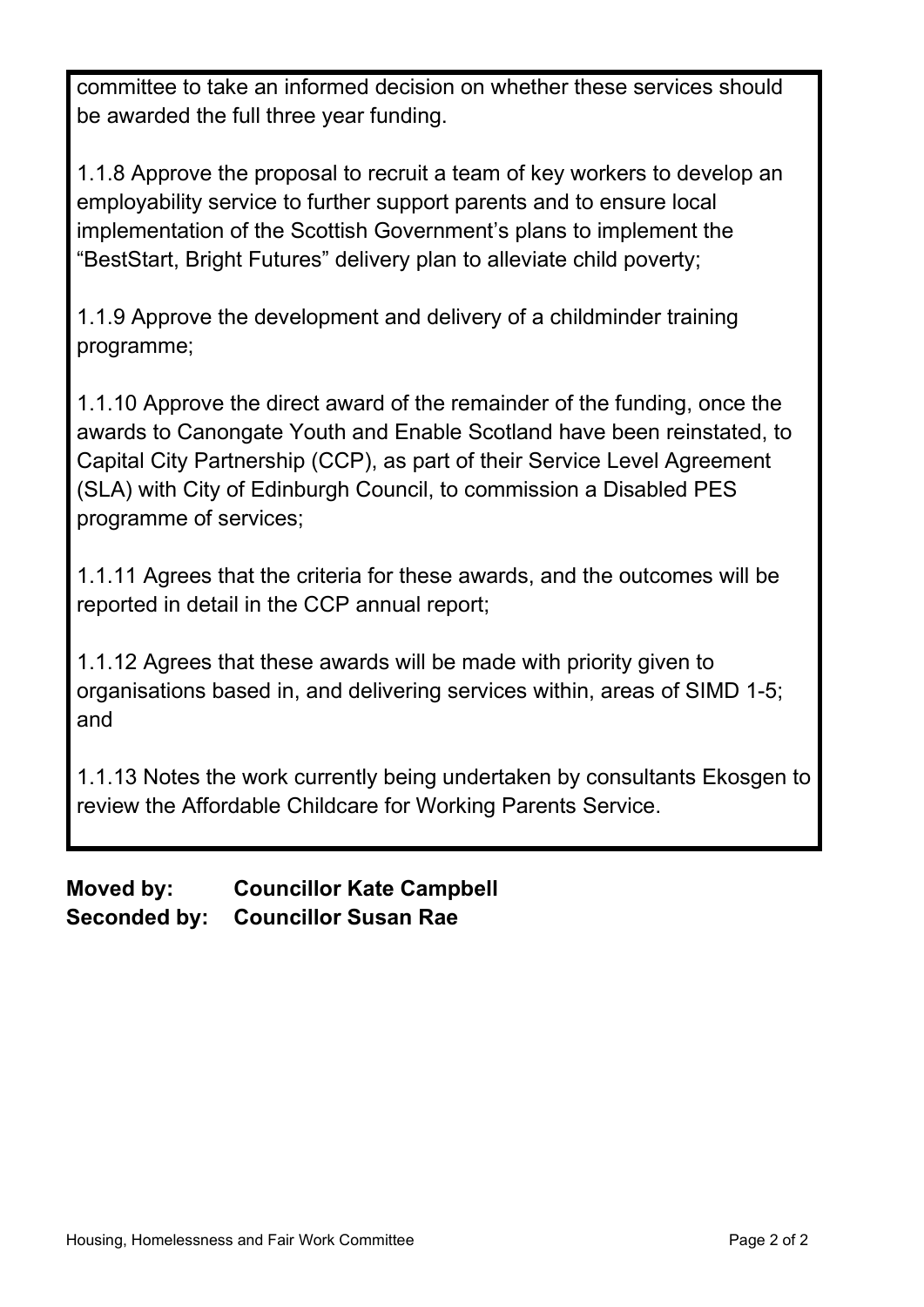# **Amendment by the SNP Group**

## **Housing, Homelessness and Fair Work Committee 23 June 2022**

### **Item 7.2 – UK Levelling Up Fund and UK Shared Prosperity Fund**

Deletes 1.1.3 in the recommendations and replaces with:

Regrets the lack of information on the development of the SPF Investment Plans and requests an urgent briefing for councillors which sets out:

- Whether the investment plan is for three years or one year
- Which projects currently funded under the European Structural Fund will be put forward, and whether there is any funding gap for these projects
- Detail on what applications are being invited from third parties, and whether these are for revenue or capital, or both
- The criteria for the applications for third parties, and what outcomes are attached to these

Deletes 1.1.4 and replaces with:

1.1.4 Agrees that a final draft Investment Plan will be prepared for approval by Committee in advance of any submission to the UK Government;

Deletes 1.1.5 and replaces with:

1.1.5 Agrees that if an extension is not agreed by the UK Government an emergency committee will be convened in order for the investment plan to be approved ahead of submission.

Adds:

1.1.6 Agrees that the investment plan will set out in detail the outcomes that will be delivered.

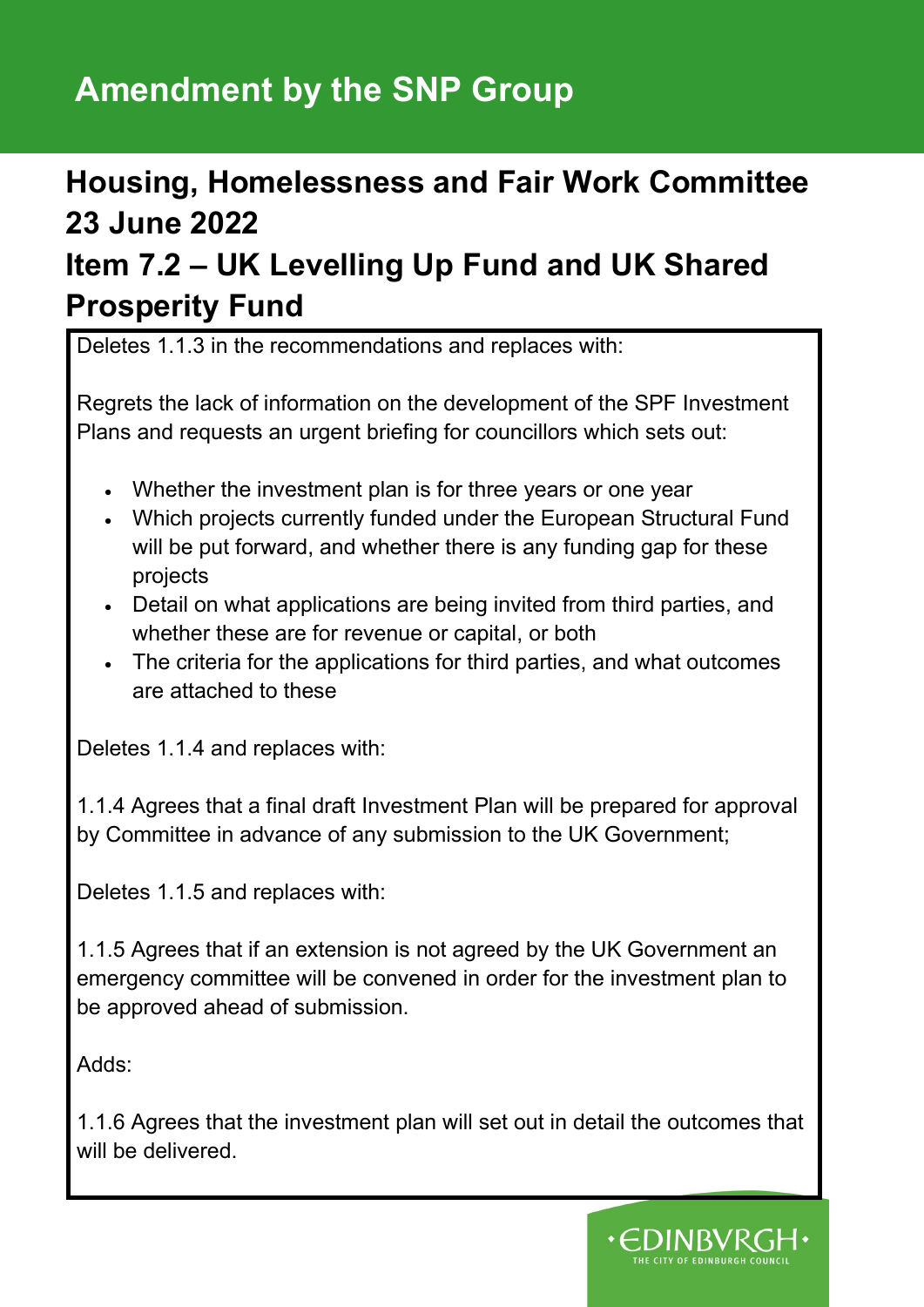1.1.7 Agrees that the investment plan will set out in detail how any investment will be targeted towards areas of high SIMD in the city, equally spread so that projects are easily accessible to all residents across the city, and will set outcomes which help us achieve our objective of tackling poverty.

1.1.8 Agrees that the investment plans will include carbon impact assessments, especially for any capital projects, which set out how they will help us achieve our net zero target of 2030.

1.1.9 Agrees that the investment plans will include detail on how the skills development aspect of any investment will help us with our aim of achieving a just transition and developing the skills in our workforce to help us meet our net zero target of 2030.

**Moved by: Councillor Kate Campbell Seconded by: Councillor**